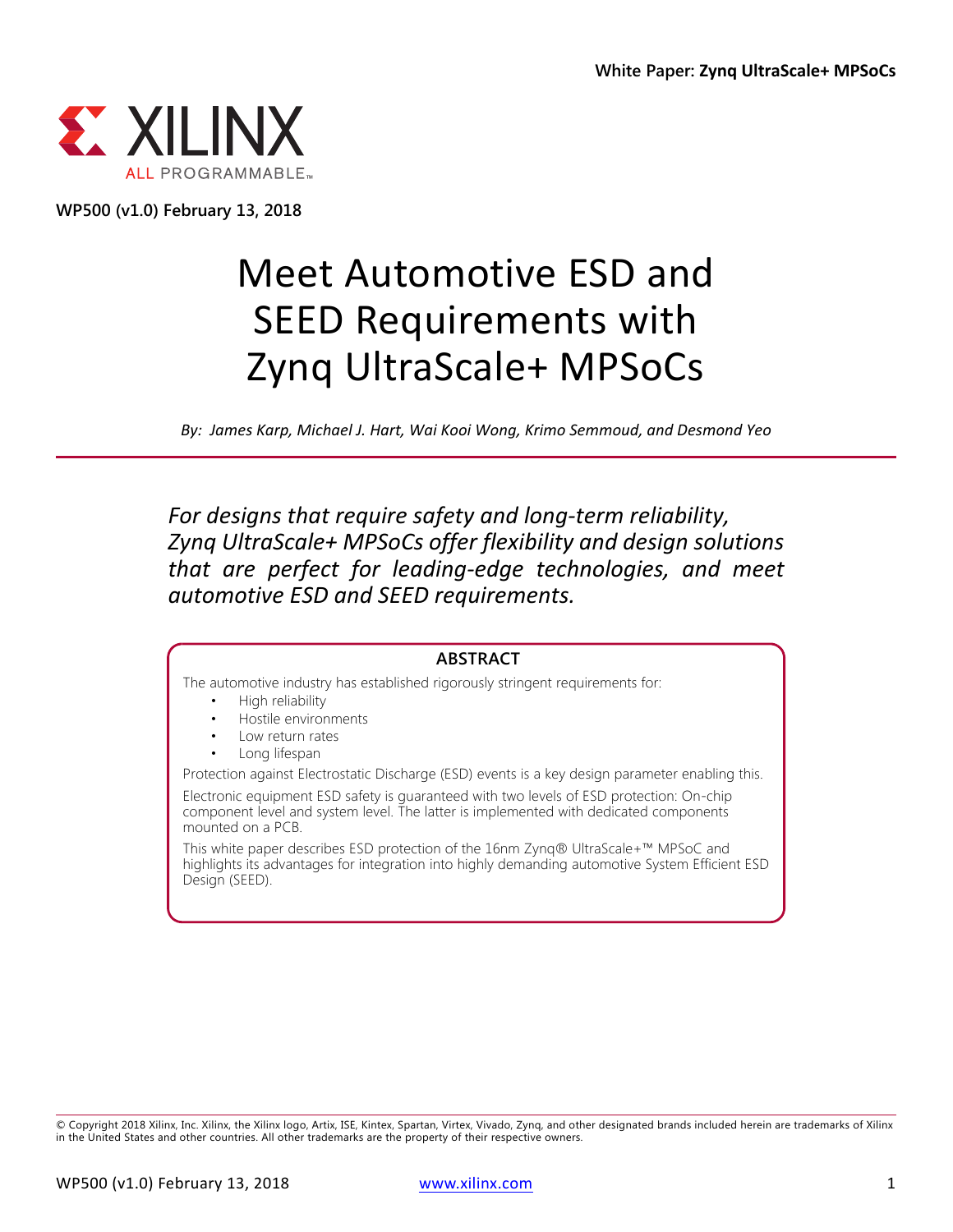### **Introduction**

Xilinx® ESD white paper WP433 [\[Ref 1\]](#page-10-0) summarized how "Moore's Law," the scaling trend of the semiconductor industry, leads to a reduction in component-level ESD immunity. Starting with 28nm 7 series devices, ESD immunity of Xilinx FPGAs was scaled down by about 50% as compared to the previous generations. To compensate for and mitigate against this ESD scaling, customers introduced stricter ESD-controlled environments at their manufacturing sites. Nevertheless, *application* ESD environments remained unchanged.

The increasing gap between component and system ESD requirements became an ongoing concern, especially for automotive applications. The latter presents the most hostile user ESD environment, and therefore in need of the most stringent system-level ESD specification. Consequently, the automotive industry is reluctant to accept scaling of component ESD immunity and continues to adhere to legacy ESD component targets [\[Ref 2\].](#page-10-6) To address the widening gap between component and system ESD specifications, the industry came up with the new *System Efficient ESD Design* (SEED) methodology that calls for co-design of onboard and on-chip ESD protections to achieve the goals of system-level ESD robustness [\[Ref 3\]](#page-10-1)[\[Ref 4\]](#page-10-2). The Zynq UltraScale+ MPSoC is the Xilinx All Programmable device with ESD protection designed to readily enable SEED and thus achieve system-level ESD goals.

This white paper describes ten ESD protection features in the Zynq UltraScale+ MPSoC that significantly facilitate SEED. It demonstrates the sufficiency of two ESD parameters, 150V charge device model (CDM) and 1500V human body model (HBM), to satisfy both automotive component level ESD and SEED. This white paper evaluates automotive applications relevant to SEED and highlights a loophole in the existing system-level ESD qualification that can result in undetected leakage-related ESD damage. The enhanced system-level ESD qualification methodology proposes that component and system ESD rejection criteria match. This approach greatly raises the barrier against ESD damage slipping into the system during PCB manufacturing or originating during the Zynq UltraScale+ MPSoC's use.

### **Component-Level and System-Level ESD**

Component- and system-level ESD protection is the primary goal of ESD-safe electronics. During manufacturing, handling, and testing of Zynq UltraScale+ MPSoCs, the HBM and the CDM are sufficient test methods to ensure yield and reliability [\[Ref 1\]](#page-10-0). However, these requirements are no longer applied after the device is assembled into a system—e.g., Automotive Driver Assistance Systems (ADAS). System-level ESD tests are defined by the International Electrotechnical Commission IEC 61000-4-2 ESD standard [\[Ref 5\]](#page-10-3), or in automotive applications by the International Organization for Standardization ISO 10605 standard [\[Ref 6\]](#page-10-4). In addition, automotive manufacturers often have their own internal ESD qualification standard—e.g., FMC1278 for Ford Motor Company [\[Ref 7\].](#page-10-5)

Zynq UltraScale+ MPSoCs provide sufficient ESD protection for automotive and SEED applications. The following are component- and system-level ESD qualification tests that are used to qualify the Xilinx devices.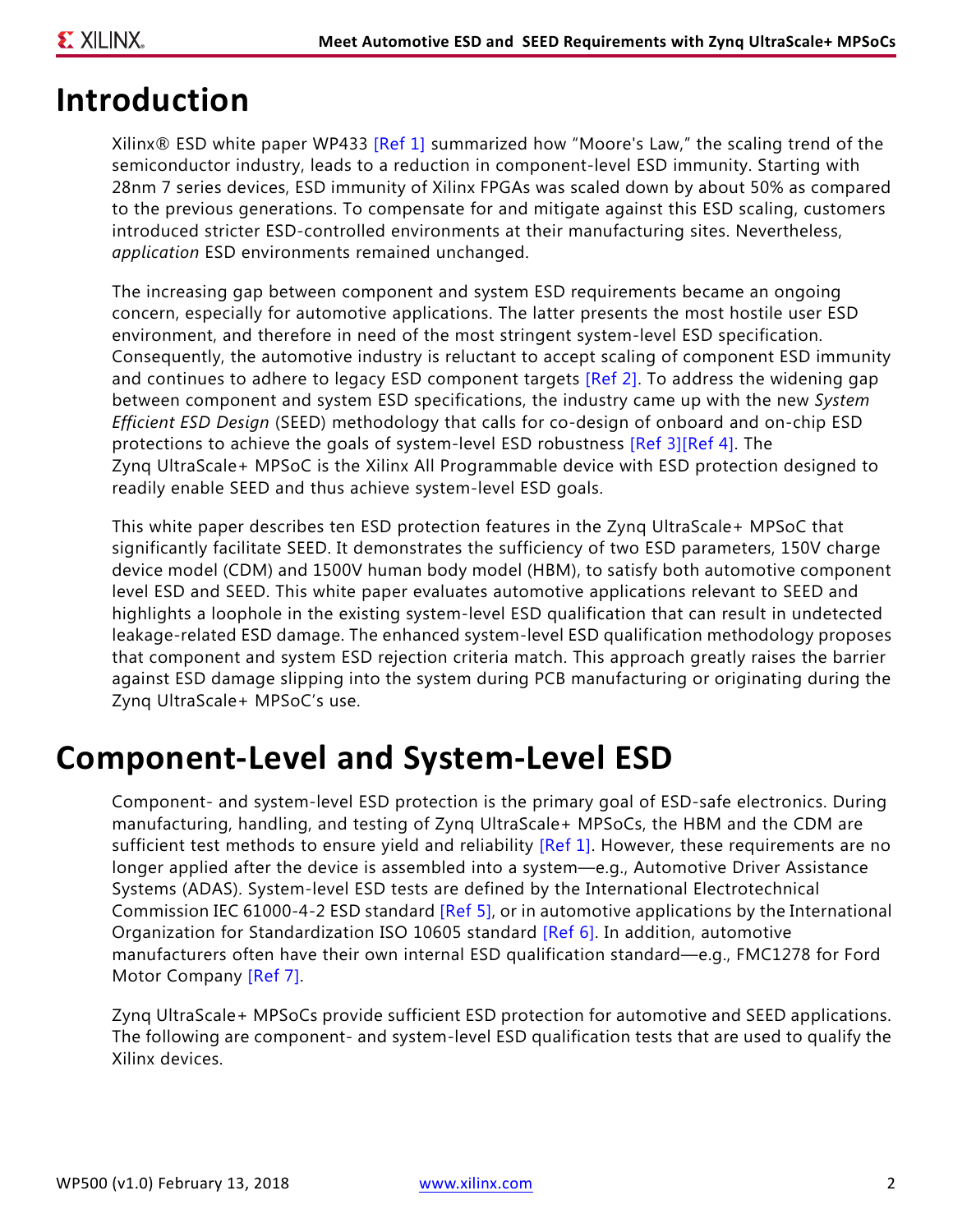#### **HBM Test**

HBM refers to a human charge that discharges through the skin to an *unpowered* IC. It is always between two or more pins. Zynq UltraScale+ MPSoC's minimum passing HBM voltage = 1,500V for I/Os and meets the automotive target of 2,000V [\[Ref 8\]](#page-10-9) for any supply pin.

HBM stress simulated/tested with the HBM tester. During HBM stress, the IC is never exposed to HBM voltage<sup>(1)</sup> because the resistivity of human skin converts 1,500V HBM potential into HBM current, as shown in [Equation 1:](#page-2-0)

$$
I_{HBM} = \frac{V_{HBM}}{R_{skin}} = \frac{1500}{1500} = 1A
$$
 *Equation 1*

<span id="page-2-0"></span>where *Rskin* is modeled as a 1,500Ω resistor. A 1,500V HBM pulse corresponds to a current amplitude of ≈1.0A, a rise time of  $\approx$  5–10ns, and a decay time of  $\approx$  150ns.

It is important to note that *HBM is not a real ESD threat* because, for all practical purposes, human contact with Zynq UltraScale+ MPSoCs is eliminated both at the supplier and customer manufacturing facilities. Instead, HBM *does* play a significant role in SEED.

#### **CDM Test**

CDM is the only real-world ESD event, occurring when electrostatic charge builds up on an unpowered IC and is then discharged via a single IC pin to ground. CDM discharge is simulated/tested with the CDM tester, which generates CDM stress pulses. For Zynq UltraScale+ MPSoCs, the minimum passing CDM voltage = 150V and typically is more than doubled for supply pins. This is in compliance with the automotive C2 CDM component classification, ranging from 125V to <250V [\[Ref 9\]](#page-10-7). The amplitude of the CDM stress is a weak function of die/package size [\[Ref 10\].](#page-10-10) For Zynq UltraScale+ MPSoCs, a 150V CDM pulse corresponds to a current amplitude of ≈ 3.0A with a rise time of ≈ 200–300ps and a decay time of ≈ 1–2ns.

CDM stress in a real-world industrial context is typically caused by tribology charges accumulating on an IC during contact with the environment—e.g., an IC sliding along a feeding tube, or moved with a robotic arm through ionized air. These charges are discharged when the IC comes into contact with a grounded metal—e.g., an ATE socket.

#### **Latch-Up and Over-Voltage Tests**

Zynq UltraScale+ MPSoCs pass the latch-up ±100mA injection and 50% supply overvoltage specification and is in compliance with automotive specifications [\[Ref 11\].](#page-10-8)

<sup>1.</sup> The so-called "no connection" pins—that is, floating package pins that are not connected to the die—see full HBM voltage.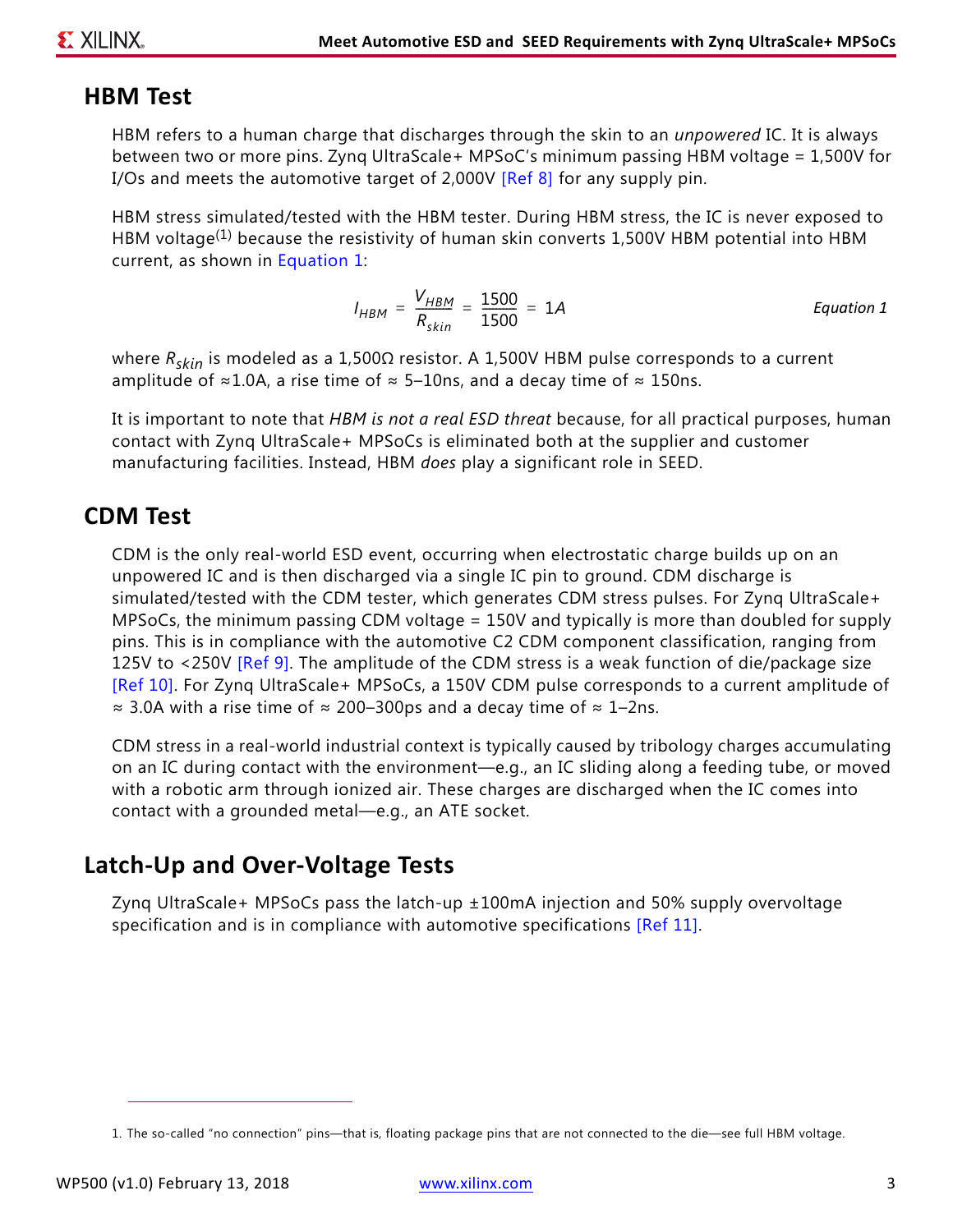#### **System-Level Test**

The system-level test is both a *power-on* and a *power-off* PCB test that reflects a user-uncontrolled ESD environment. An "ESD gun" imitates ESD events in both contact- and air-discharge modes. The former simulates ESD stress directly accessing a system; the latter simulates discharge close to a system, aiming to evaluate protection against electromagnetic interference (EMI). A comprehensive review of system-level ESD standards and testing are included in the [References](#page-10-11) section [\[Ref 3\]](#page-10-1).

<span id="page-3-0"></span>[Figure 1](#page-3-0) shows ESD stresses at the same scale to illustrate that there is more than an order of magnitude difference between component CDM, HBM, and system ESD. It also illustrates the SEED concept, where ESD discharge is shared between onboard transient voltage suppressors (TVS) and on-chip ESD protection [\[Ref 3\]](#page-10-1).



*Figure 1:* **ESD Stresses on Component CDM, HBM, and System ESD** 

### **CDM/HBM Design and Interaction with SEED**

The prime consideration of on-chip CDM design is to ensure *low IR drop* in any charge-escape path during CDM discharge. With 3A of CDM current, even 1Ω resistance in the CDM discharge path can result in 3V of stress across transistors. With Moore's Law, smaller transistor dimensions result in lessened electrical strength (the key FinFET transistor breakdown parameters are in the range of just 2–3 volts). That is why the CDM roadmap is descending, setting a 125V CDM limit for both 20nm and 16nm technology nodes [\[Ref 1\]](#page-10-0). Xilinx UltraScale and UltraScale+ families are manufactured, respectively, with 20nm and 16nm technology, exceeding roadmap requirements and meeting 150V CDM. Because there is no change in CDM immunity when progressing from 20nm to 16nm technology, the ESD safety certification for both process nodes is the same, facilitating customer migration from UltraScale to UltraScale+ devices.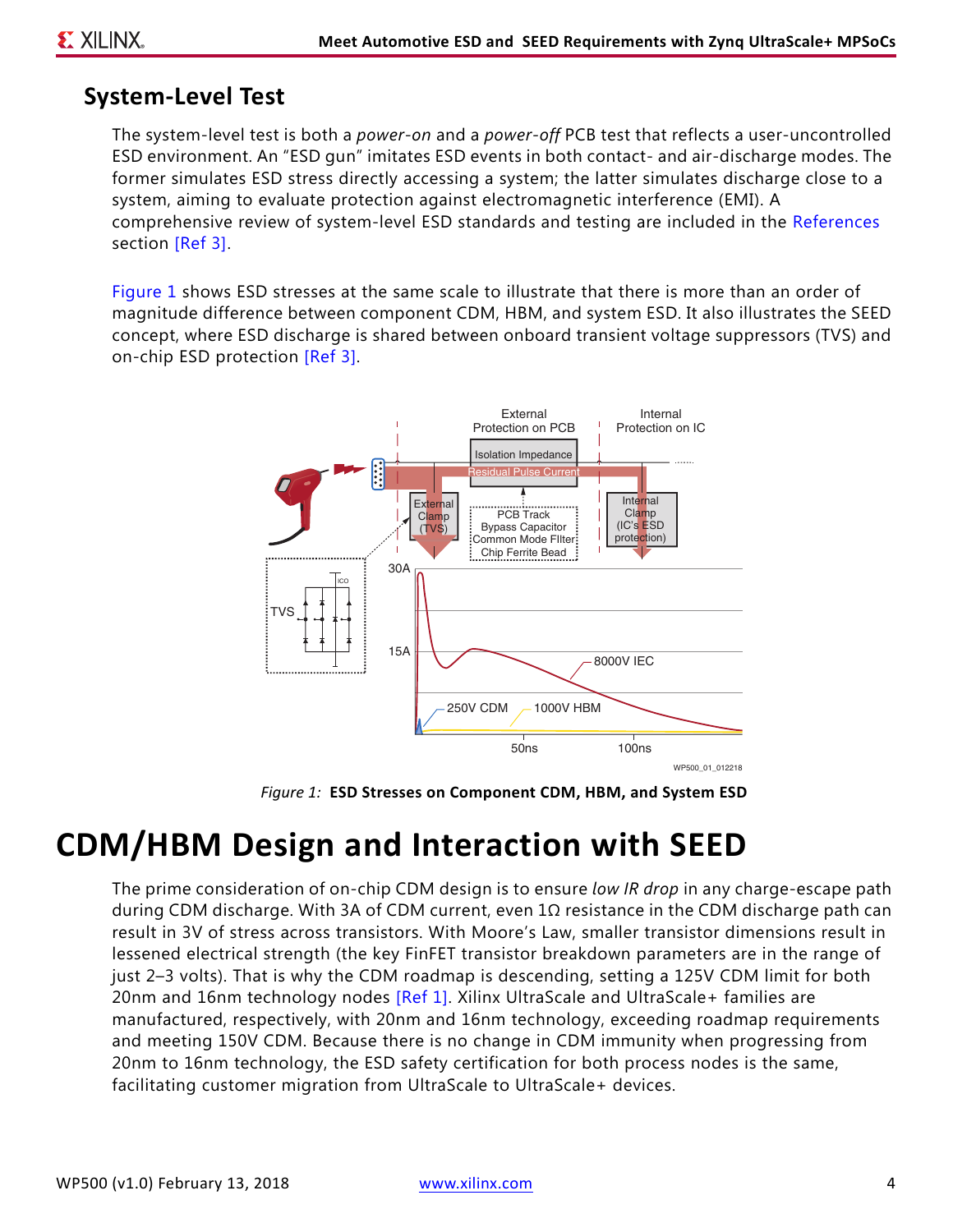HBM on-chip design differs from CDM in that it has to provide for *low current density* ( $j_{HBM}$ ) in the HBM discharge path. This is to avoid melting of both metallization and ESD elements. To lower  $j<sub>HBM</sub>$ , the ESD design relies on a larger cross-section of metallization and on larger ESD elements. Opposite to CDM criteria, HBM design criteria is mainly decoupled from the electrical strength of the transistors. Thus, it could appear that HBM strength is independent from Moore's Law. This is not true where the HBM design affects I/O performance. Larger HBM elements have larger capacitance; this slows I/O speed and reduces bandwidth. From a performance point of view, the size of I/O ESD elements must be minimized. In Xilinx devices, the challenge of performance-ESD co-design is resolved by the use of a T-coil cancellation technique [\[Ref 12\].](#page-10-12) This innovation allows the 1,000V HBM industry roadmap to be superseded, achieving 32Gb/s (GT) transceiver performance with 1,500V HBM.

#### **System-Level ESD Protection**

*Charge Device Model (CDM)*: After the IC is mounted on the PCB, the CDM threat ceases to exist, as it is defined at component level. Therefore, attributes of on-chip CDM protection are no longer in use and do not support SEED. This assertion is supported by failure analysis statistics of 934 PCB designs with 9.5 billion shipped ICs. The study demonstrated the failure rate does not depend on CDM robustness [\[Ref 13\].](#page-10-13)

*Human Body Model* (*HBM):* Unlike CDM, HBM becomes the prime SEED co-design parameter. HBM is modeled with a 100pF capacitor charged to 1,500V and discharged through a 1,500 $\Omega$ resistor. IEC ESD stress is modeled with a 150pF capacitor charged to 8,000V and discharged through a 330Ω resistor. This leads to approximately the same time domain characteristics for both discharges (see [Figure 1\)](#page-3-0). This time domain similarity is the foundation for SEED co-design, where about 95% of system ESD discharge is diverted to ground through onboard ESD protection. The remaining small portion is defined as "residual pulse" and is diverted to ground with on-chip HBM resources (see [Figure 1](#page-3-0)). Prior to ESD scaling, this sharing was tuned to 2,000V HBM. With ESD scaling, onboard protection had to be re-tuned to 1,000V HBM. To ease this re-tuning, the HBM robustness of Zynq UltraScale+ MPSoCs was enhanced to meet 1,500V for any I/O, and 2,000V for any supply rail.

### **Ten ESD Protection Features that Facilitate SEED**

ESD protection of the Zynq UltraScale+ MPSoC was designed and implemented with ten enhanced features, aiming to meet both automotive and SEED requirements.

1. ESD protection does not utilize latch-up-based silicon-controlled rectifiers (SCRs) and snap-back devices $(1)$ .

Over-voltage robustness is the key to safe automotive electronics. ESD or EMI transients can propagate into the device and trigger SCRs and snap-back ESD protection devices into a low-impedance state, subsequently causing damage to such ESD elements. To facilitate SEED, Zynq UltraScale+ devices do not use SCR/snap-back ESD protection.

<sup>1.</sup>  $V_{BAT}$  is the only pin protected with the ultra-low-leakage snap-back device.  $V_{BAT}$  is the battery backup supply for the encryption memory key; typically, automotive customers do not use this feature.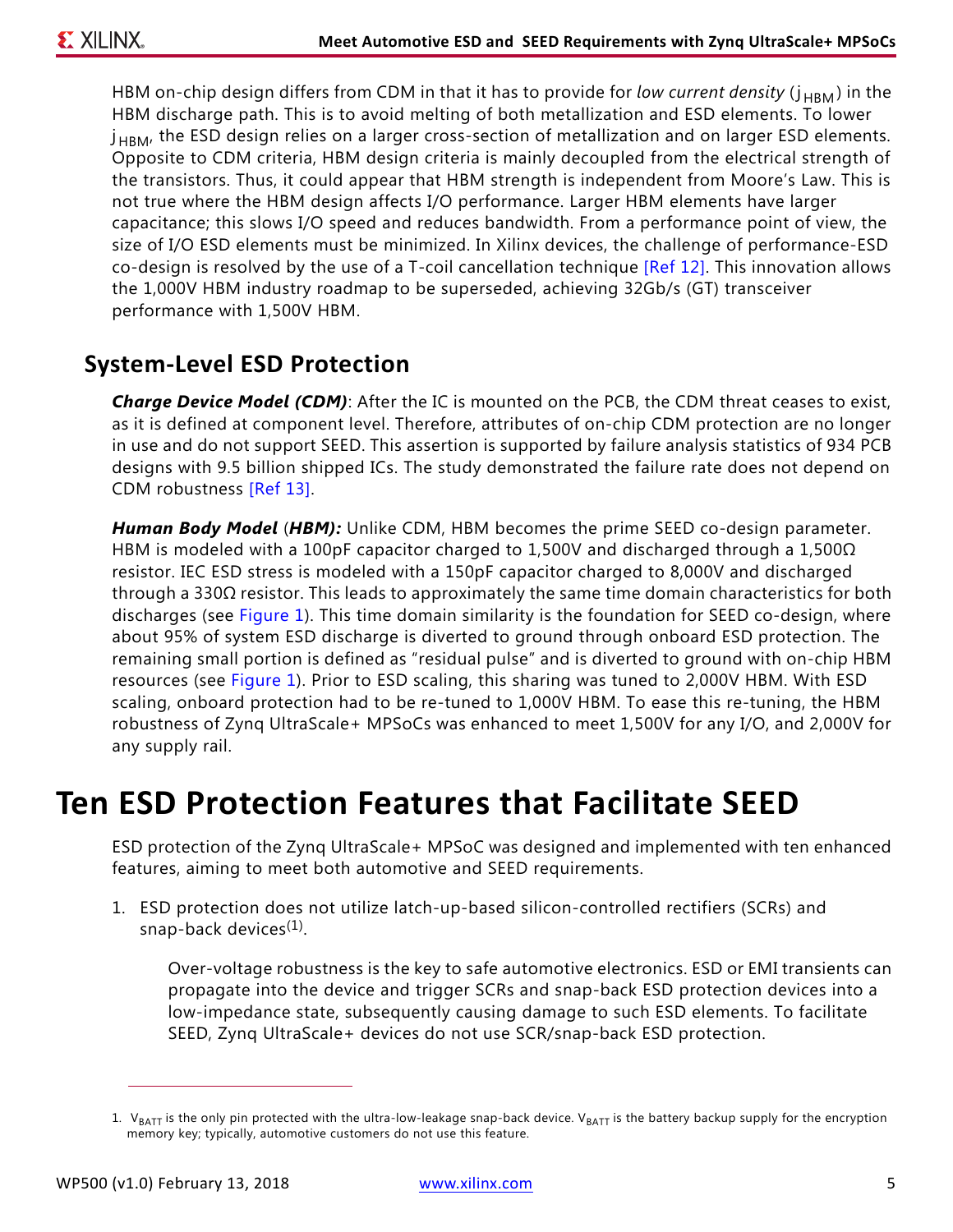2. ESD protection is designed only with forward-biased ESD diodes and RC clamps.

During ESD transients, RC clamps are enabled and ESD diodes are switched into forward-biased mode (see [Figure 2](#page-6-0)). However, current through these devices is self-limited by their intrinsic impedance; they are instantly returned to the off state, reverse-biased after ESD or EMI transients are suppressed with SEED.

3. All ESD devices are taken "as is" from TSMC-qualified ESD standard libraries with SPICE support.

TSMC standard ESD libraries are supported with high-current HSPICE ESD models. These curves are available for customers with IBIS package (available from I/O Specialists). It allows for ready alignment and unification of SEED solutions across the similar ESD protections on other ICs on the same PCB.

4. Isolated ground domains are coupled via the package ground plane or back-to-back diodes.

SEED design strategy is based on diverting any ESD transients to a PCB ground plane and then out to ground, or in the case of automotive implementation, to the common chassis. Items 4, 5, and 6 implement similar strategies for Zynq UltraScale+ MPSoCs. This significantly facilitates SEED.

- 5. ESD charges on any domain are first directed to the low-impedance ground plane and then out.
- 6. No ESD elements are between different voltage supplies.
- 7. Package supply-to-ground capacitors ( $\approx 1 \mu$ F) provide chip ESD bypass.

The package power-to-ground decoupling capacitor is a low-impedance shunt for any ESD event and is by far the best ESD protection element (see [Figure 2](#page-6-0)).

8. The four package corner pins are always connected to the package ground plane.

The automotive component CDM specification for corner pins is 750V [\[Ref 9\]](#page-10-7), whereas the Zynq UltraScale+ MPSoC's CDM is limited by high-performance I/Os and thus is approximately five times lower. To close this gap, two Zynq UltraScale+ MPSoCs (XAZU2EG and XAZU3EG assembled in the SBVA484 package) have four corner pins are connected to the GND package plane, thus ensuring high ESD immunity.

9. All voltage supplies by far exceed maximum 2,000V HBM automotive specification.

Zynq UltraScale+ MPSoC's ESD protection of power supplies are designed with TSMC power clamps qualified to withstand 2,000V HBM and 500V CDM. By design, this ensures passing automotive HBM levels.

10. All I/Os are HBM-enhanced above industry-acceptable 1,000V to meet 1,500V.

A residual pulse can penetrate the device at the I/O pins, as shown in [Figure 1.](#page-3-0) SEED must reduce the residual peak current to be lower than the I/O pin failure current under component-level HBM conditions. The higher the component HBM passing voltage, the easier the SEED task.

As illustrated in [Figure 2,](#page-6-0) the Zynq UltraScale+ MPSoC's ESD protection relies on both on-chip ESD elements (blue) and proprietary on-chip low-impedance ESD routing (green); package decoupling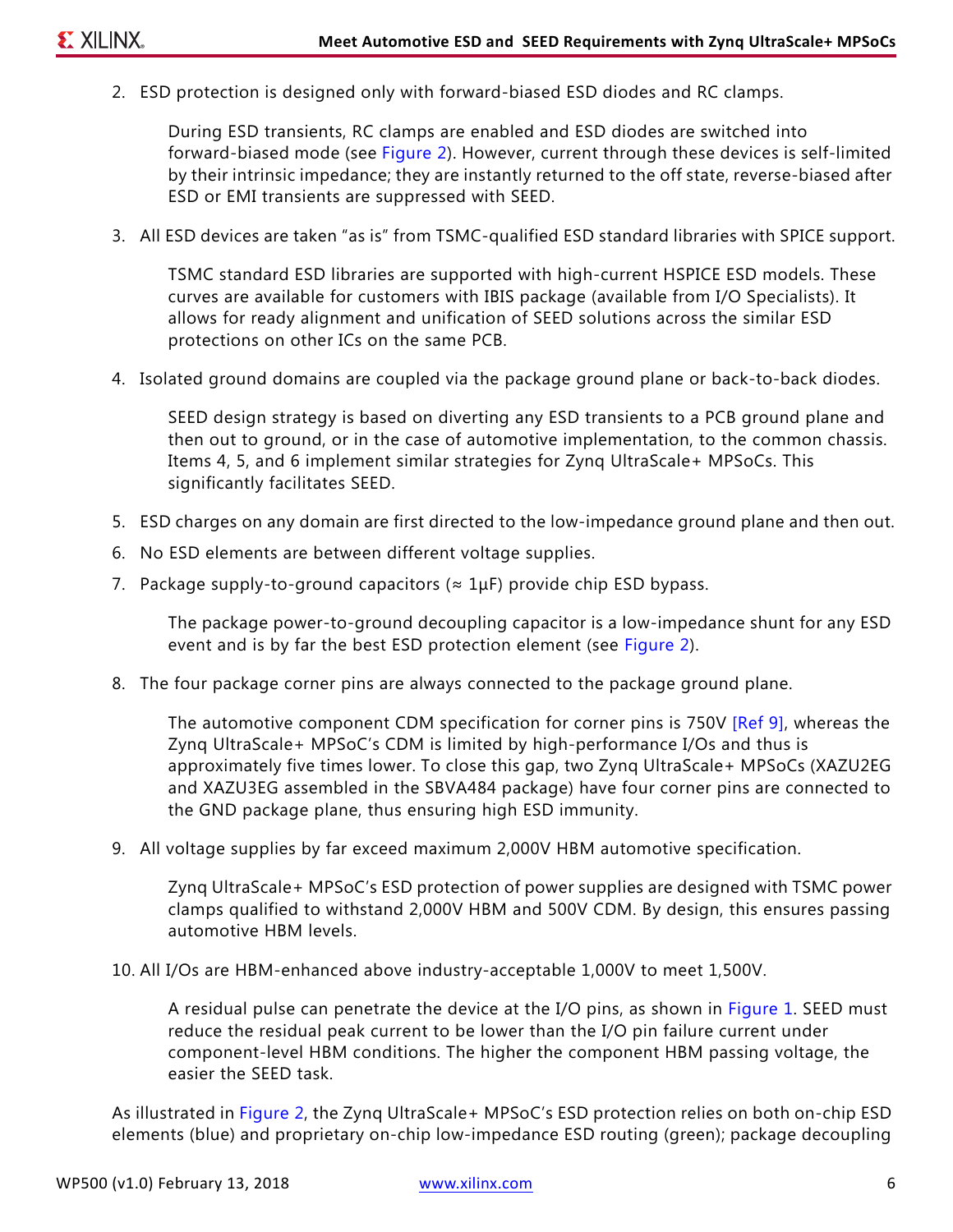<span id="page-6-0"></span>capacitors  $C_D$  are acting as additional ESD protection elements that provide chip bypass for ESD discharge (shown with dashed red line).



*Figure 2:* **ESD Protection with On-Chip ESD Elements and On-Chip Low Impedance Routing**

### **SEED Co-Design**

One of the most important SEED parameters is *onboard* ESD protection, which must always supersede *on-chip* ESD protection. This is to avoid IC damage conditions when dozens of Amperes of a system-level ESD event get discharged through 1A-capable on-chip ESD protection. The following co-design methods are recommended for Zynq UltraScale+MPSoCs:

- **I/O ESD protection:** Based on silicon ESD diodes in forward bias (see [Figure 2\)](#page-6-0), for SEED to supersede Zynq UltraScale+ MPSoC ESD design, it can use forward-biased Schottky diodes that turn on ahead of the Si PN diode, as illustrated in [Figure 3.](#page-7-0)
- *Power supply protection:* Properly chosen TVS supersede the RC-clamp supply and absorbs system ESD discharge. However, the same TVS could be useless in the presence of the package capacitors, as illustrated in [Figure 3](#page-7-0) (**Right**). Since not all Zynq UltraScale+ MPSoC supplies have package capacitors, SEED co-design need to check the product documentation [\[Ref 14\]](#page-10-14) for specific supply information.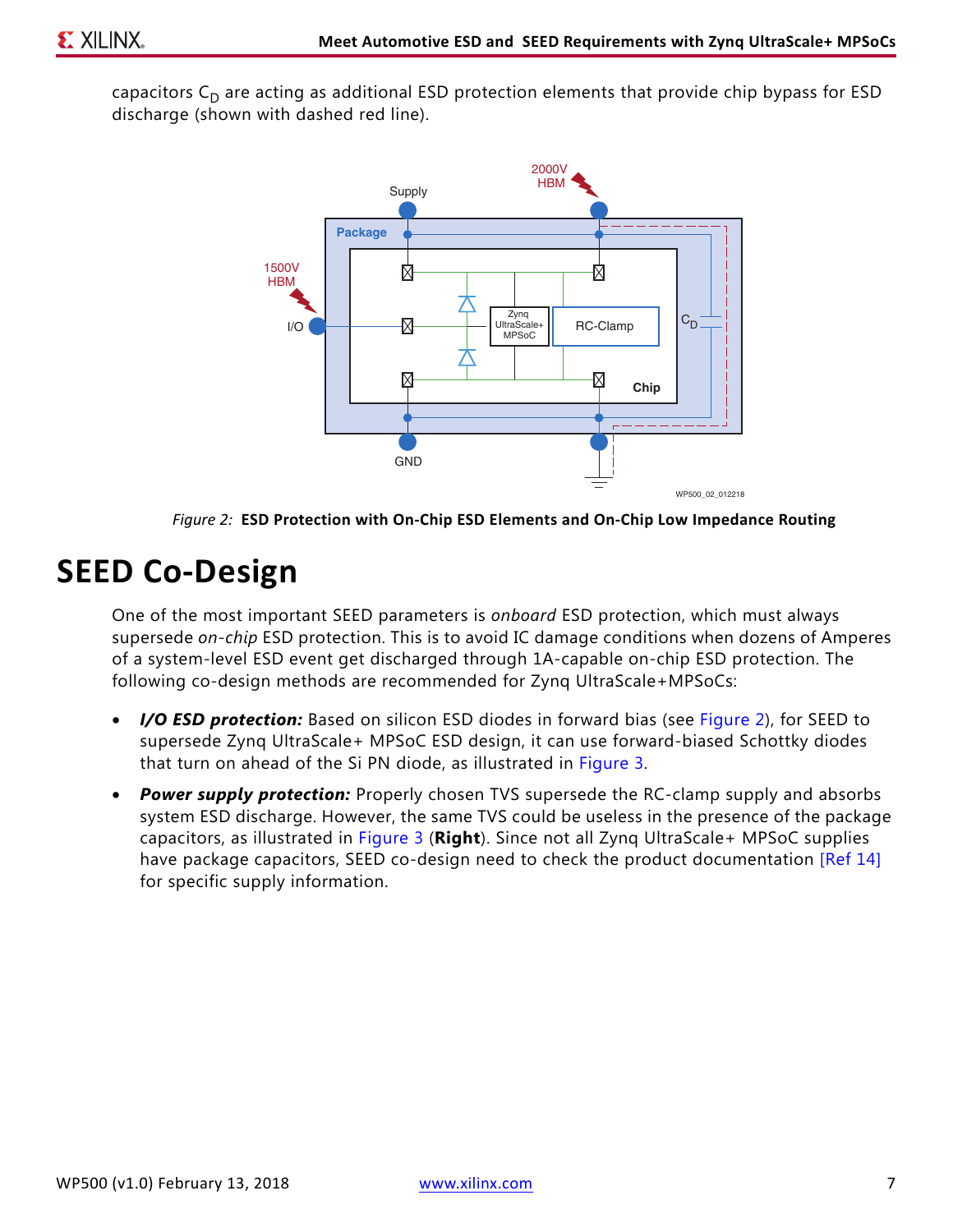<span id="page-7-0"></span>

*Figure 3:* **Zynq UltraScale+ MPSoC On-Chip and Onboard Co-Design**

SEED starts with the definition of external versus internal IC pins (see [Figure 4\)](#page-7-1). Transceiver and MIO pins on the device can be directly connected to the outside world. However, I/Os are typically buffered from direct external connections by other ICs on the board, e.g., memory, processor, camera, and powered by onboard precision voltage regulators. An example of such automotive application is shown in [Figure 4](#page-7-1).

<span id="page-7-1"></span>

*Figure 4:* **Automotive Application Example**

Xilinx does receive RMAs, where internal pins have signature of Electrically Induced Physical Damage (EIPD), indicating that real world ESD and EMI events can couple to internal pins and cause EIPD. About 30% of customer returns have EIPD at the internal power supplies connected to precision voltage regulators, e.g., low-dropout (LDO). Usually this type of damage shows a distinct electrical over-stress (EOS) signature. To avoid supply damage, PCB designers must consider LDO with multiple protection features, including:

- Against all positive and negative pulses.
- Against reversed input polarity; in automotive, it means to survive improper jump starting.
- Input over-voltage shutdown. In automotive applications it is "load-dump protection" that happens, when the battery cable breaks loose and the alternator powers the vehicle.
- Output over-voltage shutdown. In case of poor or complete loss of the ground reference, the latter might force LDO operational amplifier to surge the output to a very high level.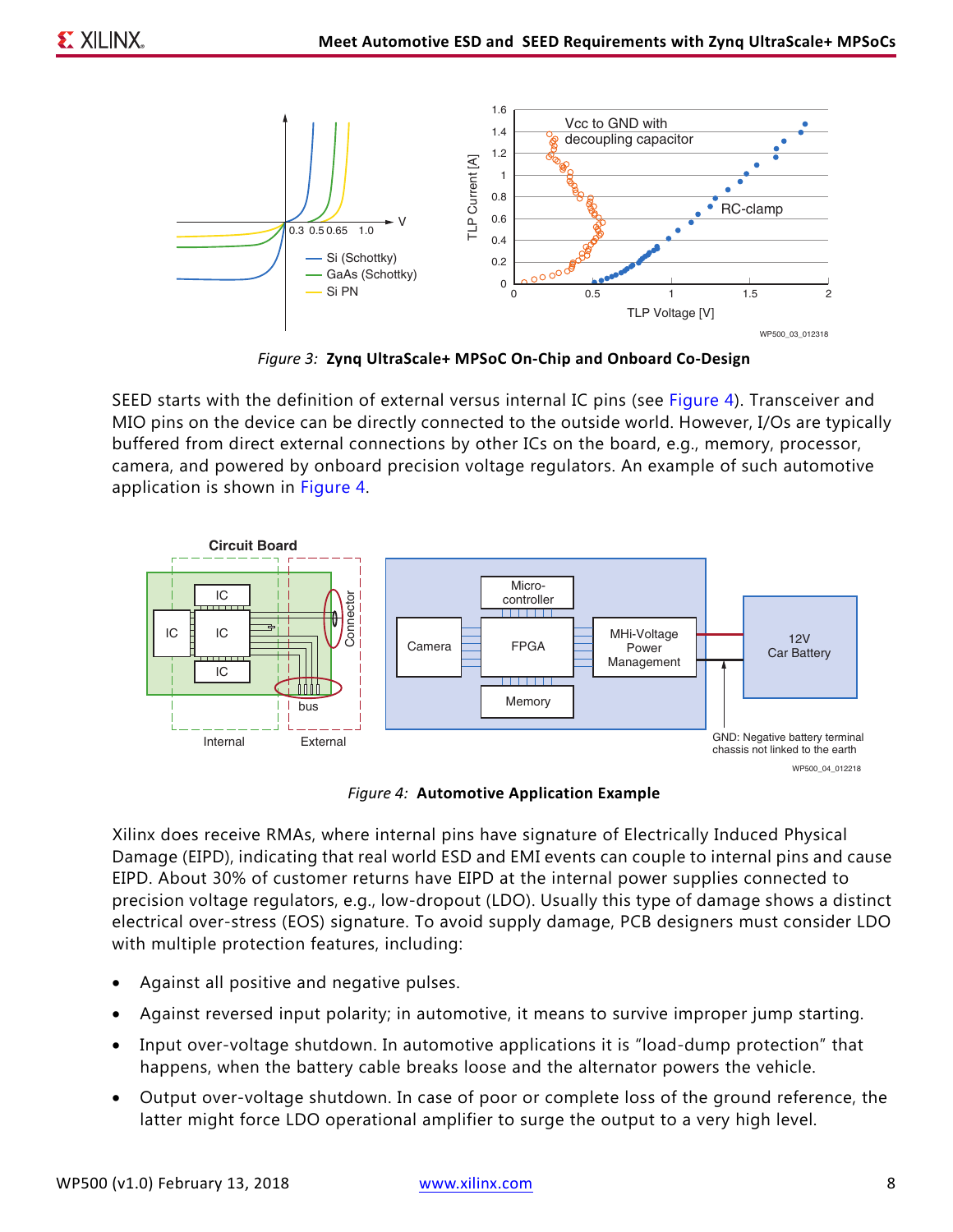EMI is another major concern for SEED. Automotive EMI testing was conducted by sequentially increasing intensities of EM pulse [\[Ref 15\]](#page-10-17). Automobiles were in both "engine off" and "engine on" conditions. No EMI effects were observed in those automobiles that were "off" during EM pulse exposure. Malfunctions were observed only on *running* automobiles. Most of these running vehicles could not be immediately restarted. A battery had to be briefly disconnected for the vehicle to be restarted. Two key take-aways from these results: a) EMI cannot damage electronics in a powered-down mode, the latter being the condition for component-level ESD testing; b) EMI might trigger latch-up if the electronics are in a power-up mode. Latch-up current is between two terminals, supply and ground. "Fat" metallization is used to enable the 2,000V HBM of the Zynq UltraScale+ MPSoC supplies, which eases SEED against EMI.

## **"Walking Wounded"**

In reliability, the term "working wounded" refers to parts that have been damaged, yet not detected as failures, and are an ongoing concern [\[Ref 16\]](#page-10-15). What level of testing or screening is sufficient to show that there are no "walking wounded" devices? The Automotive Component Council Committee requires functional, parametric, or I-V verification "

@ Room & Hot" for pre- and post-HBM, CDM, and latch-up qualification stress testing [\[Ref 2\]](#page-10-6). Zynq UltraScale+ MPSoC pass/fail criteria typically include leakage increase as compared with the fresh unit *before* the stress test. A much higher ESD stress is often needed to induce functional failure. The latter is often associated with EIPD. Thus, leakage increase, not EIPD or functional failure, sets the true limit for Zynq UltraScale+ MPSoCs' ESD immunity.

Contrarily, the *functionality* of a board under test (BUT) is the pass/fail criteria for system-level ESD qualification [\[Ref 3\].](#page-10-1) This creates conditions where an incomplete SEED can be qualified. Systems with incomplete SEED can become "walking wounded" just as they can during system qualification. In the field, these undetected damages can evolve into functional damages and reported as RMAs. To close this loophole for the "walking wounded" during system-level ESD qualification, Xilinx proposes to match Zynq UltraScale+ MPSoC component and system-level pass/fail criteria [\[Ref 17\]](#page-10-16) as follows:

- 1. Pre-ATE test:<sup>(1)</sup> All Zyng UltraScale+ devices to be on BUTs are ATE re-tested the same way as during component ESD qualification, with test results logged.
- 2. Post-ATE test:<sup>(1)</sup> After a system has been considered as "Pass ESD Qualification," all Zyng UltraScale+ MPSoCs are demounted from BUTs, re-balled, and post-ATE tested.
- 3. Pre- and post-ATE results compared, with pass/fail criteria applied similar to ESD/Latch-up Zynq UltraScale+ MPSoC qualification.

<sup>1.</sup> Pre- and post-ATE test can be done at contractor test houses or, with proper arrangements, at Xilinx .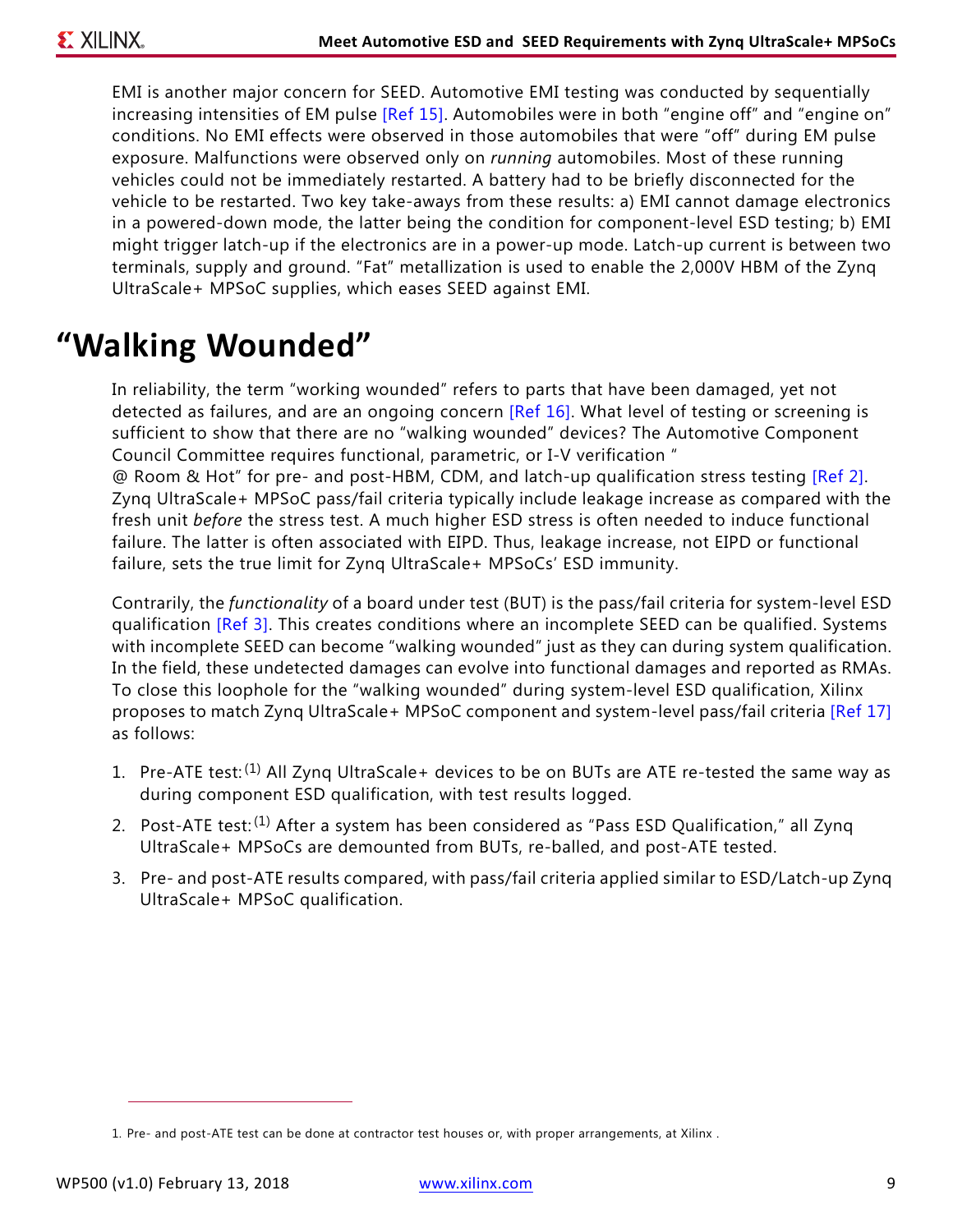#### **Summary**

The application of Moore's Law scaling to component-level ESD immunity gave birth to system-efficient ESD design (SEED) methodology. SEED calls for the co-design of onboard and on-chip ESD protection to achieve the goals of system-level ESD robustness.

To meet these emerging requirements, the Zynq UltraScale+ MPSoC's ESD protection was designed with ten SEED-friendly features. CDM immunity has no impact on system ESD design, where reduced 1,500V I/O HBM immunity versus a pre-scale 2,000V specification must be compensated for with SEED co-design. "Walking wounded" loopholes are known and identified in SEED qualification methodology; to close these loopholes, component and system-level pass/fail criteria must match.

#### *Postscript:*

Most American cars in the 1950s–1960s had sheet-metal thickness of around 0.05in. New cars use sheet metal of around 0.03in or thinner. However, human safety requirements for new cars is much higher than it used to be. These requirements have been met by implementation of seat belts, airbags, safety electronics, and many other technological innovations.

A similar trend has been observed in the ESD immunity of components, which has been scaling down in the manner of automotive sheet-metal thickness, and for the same reasons: cost and performance. Again, new solutions have been brought in—including SEED—to ensure safety of modern car electronics.

This white paper demonstrates Xilinx's ongoing commitment to automotive safety and customer support in this important market space.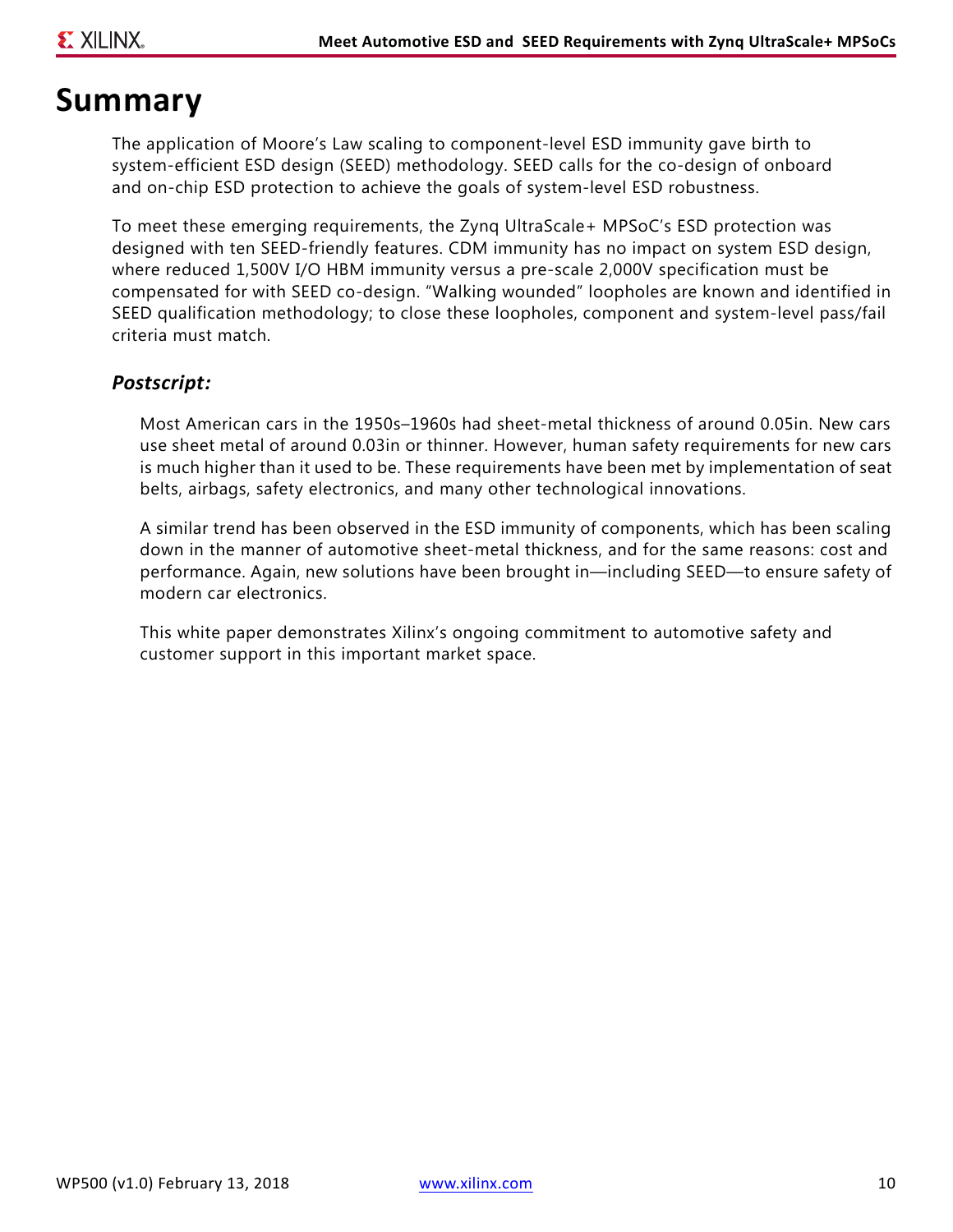## <span id="page-10-11"></span>**References**

- <span id="page-10-0"></span>1. J. Karp, M. J. Hart, and T. C. Chai, "Understanding and Mitigating System-Level ESD and EOS Events in Xilinx 7 Series Devices", Xilinx White Paper WP433 v1.0*,* June 24, 2013 [https://www.xilinx.com/support/documentation/white\\_papers/wp433-Mitigating-ESD-EOS.pdf](https://www.xilinx.com/support/documentation/white_papers/wp433-Mitigating-ESD-EOS.pdf)
- <span id="page-10-6"></span>2. Failure Mechanism Based Stress Test Qualification For Integrated Circuits; AEC-Q100, Rev H, September 11, 2014 [http://www.aecouncil.com/Documents/AEC\\_Q100\\_Rev\\_H\\_Base\\_Document.pdf](http://www.aecouncil.com/Documents/AEC_Q100_Rev_H_Base_Document.pdf)
- <span id="page-10-1"></span>3. "White Paper 3: System Level ESD, Part I: Common Misconceptions and Recommended Basic Approaches", Rev 1.0, December 2010 <https://www.esda.org/about-esd/white-papers>
- <span id="page-10-2"></span>4. C. Duvvury and H. Gossner, "System Level ESD Co-design", IEEE Press, John Wiley & Son, West Sussex, UK, 2015
- <span id="page-10-3"></span>5. "Electromagnetic Compatibility (EMC), Part 4-2: Testing and Measurement Techniques— Electrostatic Discharge Immunity Test", IEC 61000 4-2, 2008 <https://webstore.iec.ch/publication/4189>
- <span id="page-10-4"></span>6. "Road vehicles—Test Methods for Electrical Disturbances from Electrostatic Discharge", ISO Standard 10605, International Organization for Standardization, 2008 <https://www.iso.org/standard/41937.html>
- <span id="page-10-5"></span>7. "Electromagnetic Compatibility (EMC) Requirements for Electrical/Electronic Components and Subsystems", FMC1278, for Ford Motor Company (FMC) <http://www.fordemc.com/docs/download/FMC1278.pdf>
- <span id="page-10-9"></span>8. "Automotive Electronic Counsel HBM", AEC-Q100-002 Rev-E, p. 5, August 20, 2013 [http://www.aecouncil.com/Documents/AEC\\_Q100-002E.pdf](http://www.aecouncil.com/Documents/AEC_Q100-002E.pdf)
- <span id="page-10-7"></span>9. "Automotive Electronic Counsel CDM", AEC-Q100-011 Rev-C1, p. 12, March 12, 2013 [http://www.aecouncil.com/Documents/AEC\\_Q100-011C1.pdf](http://www.aecouncil.com/Documents/AEC_Q100-011C1.pdf)
- <span id="page-10-10"></span>10. J. Karp, V. Kireev, D. Tsaggaris, and M. Fakhruddin, "Effect of Flip-Chip Package Parameters on CDM Discharge", EOS/ESD Symposium, Tucson, AZ, 2008 <http://ieeexplore.ieee.org/document/4772108/>
- <span id="page-10-8"></span>11. "Automotive Electronic Counsel Latch-Up", AEC-Q100-004, p. 2, Rev-D, August 7, 2012 [http://www.aecouncil.com/Documents/AEC\\_Q100-004D.pdf](http://www.aecouncil.com/Documents/AEC_Q100-004D.pdf)
- <span id="page-10-12"></span>12. J. Karp, M. J. Hart, M. Fakhruddin, et al, "FinFET MPSoC 32Gb/s Transceivers: Custom ESD Protection and Verification", 2016 IEEE 59th International Midwest Symposium on Circuits and Systems, October 2016 <http://ieeexplore.ieee.org/stamp/stamp.jsp?arnumber=7869952>
- <span id="page-10-13"></span>13. "White Paper 2: A Case for Lowering Component Level CDM ESD Specifications and Requirements", pp. 69–70, March 2009, Rev. 1.0. <https://www.esda.org/about-esd/white-papers>
- <span id="page-10-14"></span>14. Xilinx *Zynq UltraScale+ MPSoC Packaging and Pinouts Product Specification*, [UG1075](https://www.xilinx.com/support/documentation/user_guides/ug1075-zynq-ultrascale-pkg-pinout.pdf)
- <span id="page-10-17"></span>15. J. Emanuelson, "EMP Effects on Vehicles", Futurescience, LLC <http://www.futurescience.com/emp/vehicles.html>
- <span id="page-10-15"></span>16. J. E. Vinson et al, "ESD Design and Analysis Handbook", p. 52, Kluwer Academic Publishers, Norwell, MA, USA, 2003
- <span id="page-10-16"></span>17. J. Karp et al, "Automotive System Level ESD Qualification with Component Level Pass/Fail Criteria", to be published in proceedings of International ESD Workshop, Belgium, May, 2018